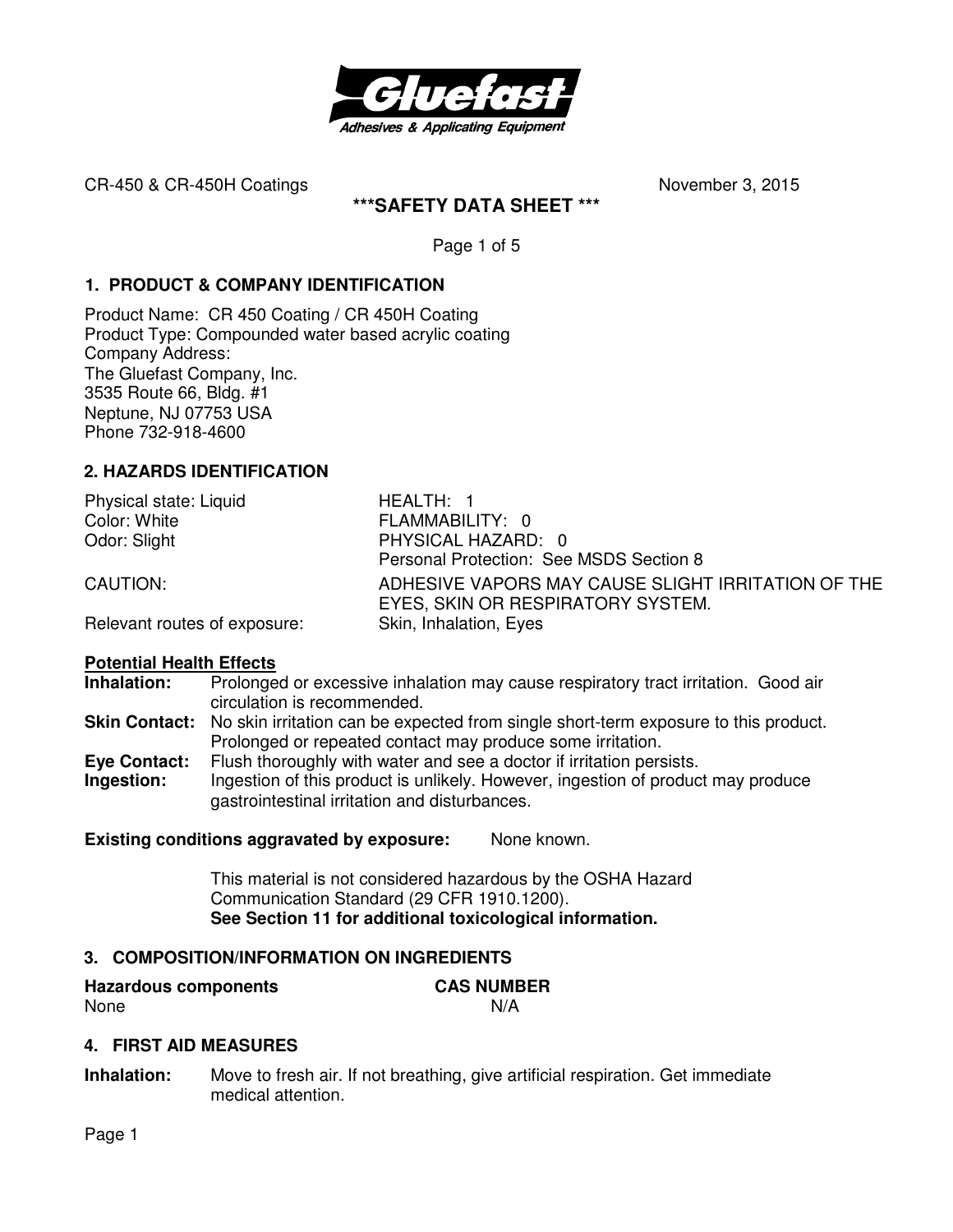

### **\*\*\*SAFETY DATA SHEET \*\*\***

Page 2 of 5

**Skin contact:** Immediately wash skin thoroughly with soap and water. Remove contaminated clothing and footwear. Get immediate medical attention. **Eye contact:** Rinse immediately with plenty of water, also under the eyelids, for at least 15 minutes. Get immediate medical attention.

**Ingestion:** DO NOT induce vomiting unless directed to do so by medical personnel. Never give anything by mouth to an unconscious person. Get immediate medical attention.

### **5. FIRE FIGHTING MEASURES**

| Flash point:                          | $>100$ C ( $>212.6$ F)                                                                                                                                                     |
|---------------------------------------|----------------------------------------------------------------------------------------------------------------------------------------------------------------------------|
| Auto ignition temperature:            | Not determined                                                                                                                                                             |
| Flammable/Explosive limits - lower:   | Not determined                                                                                                                                                             |
| Flammable/Explosive limits - upper:   | Not determined                                                                                                                                                             |
| <b>Extinguishing media:</b>           | Water spray (fog), foam, dry chemical or carbon dioxide.                                                                                                                   |
| Special firefighting procedures:      | Fire fighters should wear positive pressure self-contained<br>breathing apparatus (SCBA). Wear full protective clothing.                                                   |
| Unusual fire or explosion hazards:    | This product is an aqueous mixture which will not burn. If<br>evaporated to dryness, the solid residue may pose a slight<br>fire hazard.                                   |
| <b>Hazardous combustion products:</b> | NONE HAZARDOUS – contains no known hazardous<br>ingredients as defined by the Federal Hazardous<br>Substances Act or by the Dept. of Transportation under<br>CFR Title 49. |

#### **6. ACCIDENTAL RELEASE MEASURES**

Use personal protection recommended in Section 8, isolate the hazard area and deny entry to unnecessary and unprotected personnel.

| <b>Environmental precautions:</b> | Prevent further leakage or spillage if safe to do so. Do not allow<br>material to contaminate ground water system. Do not allow<br>product to enter sewer or waterways.                                                               |
|-----------------------------------|---------------------------------------------------------------------------------------------------------------------------------------------------------------------------------------------------------------------------------------|
| <b>Clean-up methods:</b>          | Keep unnecessary personnel away. Ensure adequate ventilation.<br>Wear appropriate protective equipment and clothing during clean-<br>up. Dispose of contaminated material as waste according to item<br>13.                           |
| 7. HANDLING AND STORAGE           |                                                                                                                                                                                                                                       |
| Handling:                         | Avoid contact with eyes, skin and clothing. Wash thoroughly after<br>handling. Gloves recommended. Wear proper personal protecting<br>clothing and equipment.                                                                         |
| Storage:                          | Store at room temperature. Rotate stock using oldest material<br>first. Shelf life for opened containers is three months, unopened<br>containers six months. For safe storage, store above 0 °C (32°F).<br><b>KEEP FROM FREEZING.</b> |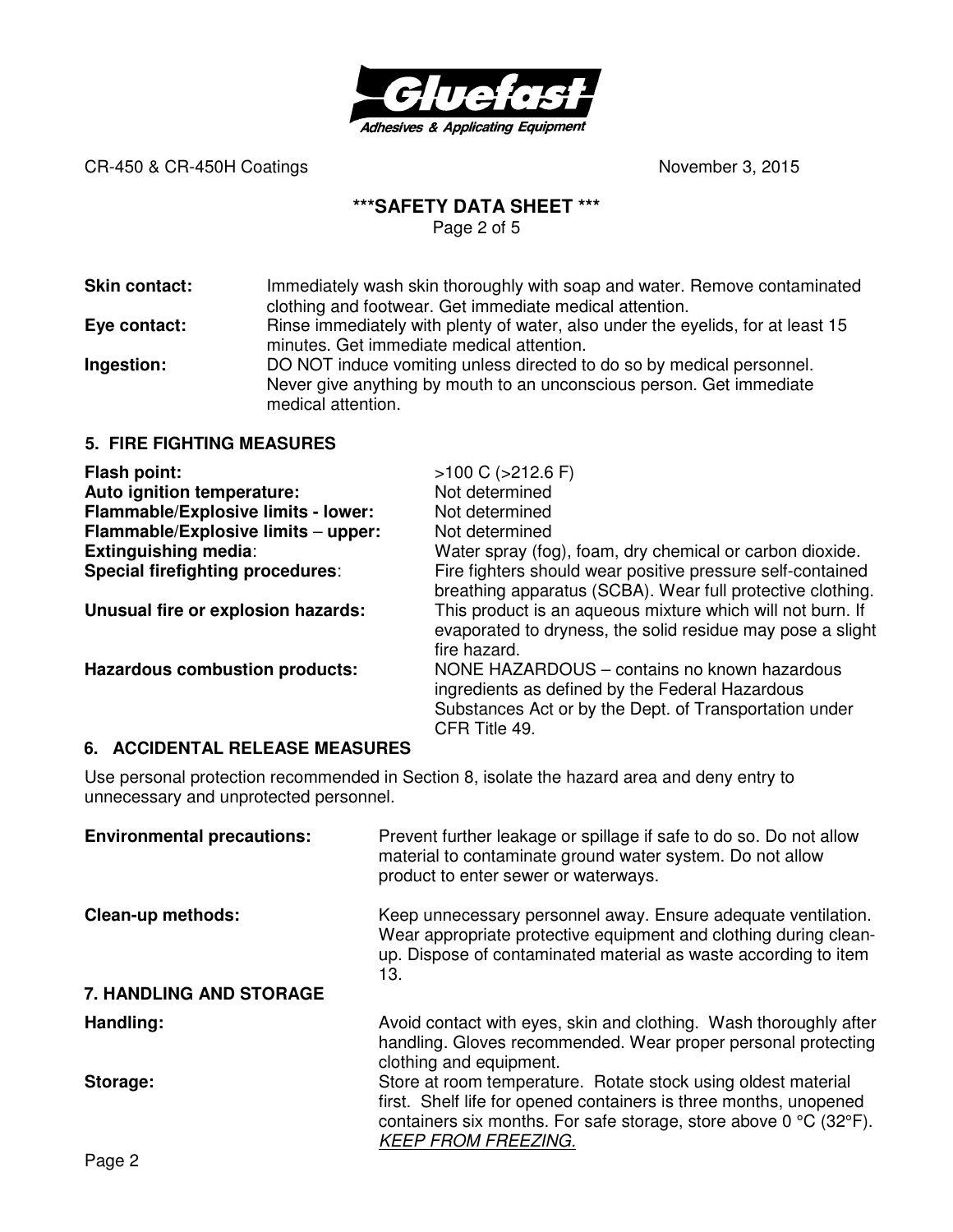

# **\*\*\*SAFETY DATA SHEET \*\*\***

Page 3 of 5

### **8. EXPOSURE CONTROLS/PERSONAL PROTECTION**

Employers should complete an assessment of all workplaces to determine the need for, and selection of, proper exposure controls and protective equipment for each task performed.

| <b>Hazardous components</b> | A<br>ь | <b>PEL</b><br><b>OSHA</b> | <b>WEEL</b><br><b>AIHA</b> | THER |
|-----------------------------|--------|---------------------------|----------------------------|------|
| None                        | None   | None                      | None                       | None |

| <b>Engineering controls:</b>   | Work should be done in an adequately ventilated area (i.e., ventilation<br>sufficient to maintain concentrations below one half of the PEL and<br>other relevant standards). Local exhaust ventilation is recommended<br>when general ventilation is not sufficient to control airborne<br>contamination. |
|--------------------------------|-----------------------------------------------------------------------------------------------------------------------------------------------------------------------------------------------------------------------------------------------------------------------------------------------------------|
| <b>Respiratory protection:</b> | Use NIOSH approved respirator if there is potential to exceed exposure<br>limit(s). Observe OSHA regulations for respiratory use (29 CFR<br>1910.134).                                                                                                                                                    |
| <b>Eyeface protection:</b>     | Safety goggles or safety glasses with side shields. Full face protection<br>should be used if the potential for splashing or spraying of product<br>exists.                                                                                                                                               |
| <b>Skin protection:</b>        | Use impermeable gloves and protective clothing as necessary to<br>prevent skin contact. Wear suitable protective clothing.                                                                                                                                                                                |

#### **9. PHYSICAL AND CHEMICAL PROPERTIES**

| <b>Physical state:</b>                     | Liquid                    |
|--------------------------------------------|---------------------------|
| Color:                                     | White                     |
| Odor:                                      | Slight                    |
| <b>Odor threshold:</b>                     | Not available             |
| pH:                                        | $7.0 - 8.0$               |
| Vapor pressure:                            | 17.5 mbar (20 °C (68°F))  |
| <b>Boiling point/range:</b>                | $> 100 °C$ ( $> 212 °F$ ) |
| Freezing point/ range:                     | Below 32°F                |
| Specific gravity:                          | 1.1                       |
| Vapor density:                             | Heavier than air.         |
| <b>Flash point:</b>                        | $> 100 °C$ ( $> 212 °F$ ) |
| <b>Flammable/Explosive limits - lower:</b> | Not determined            |
| Flammable/Explosive limits - upper:        | Not determined            |
| <b>Autoignition temperature:</b>           | Not determined            |
| <b>Evaporation rate:</b>                   | Same as water.            |
| <b>Solubility in water:</b>                | 100% Soluble              |
| Partition coefficient (n-octanol/water):   | Not determined            |
| <b>VOC content:</b>                        | <b>Essentially Zero</b>   |
| <b>Percent Volatile:</b>                   | 55-65%                    |

Page 3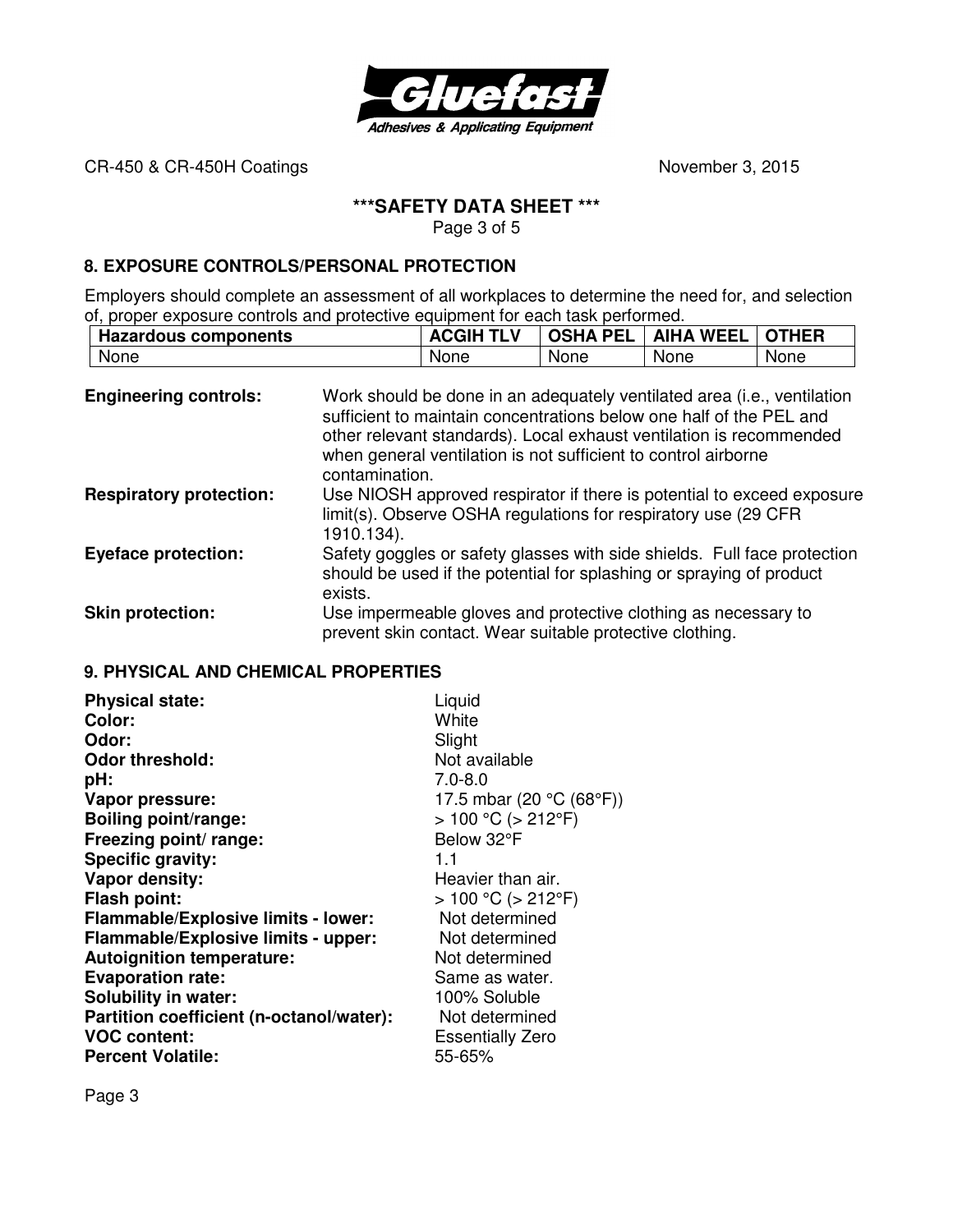

## **\*\*\*SAFETY DATA SHEET \*\*\***

Page 4 of 5

## **10. STABILITY AND REACTIVITY**

| Stability                        | Stable under normal conditions of storage & use.                                         |
|----------------------------------|------------------------------------------------------------------------------------------|
| Hazardous reactions:             | Will not occur.                                                                          |
| Hazardous decomposition products | Oxides of carbon.                                                                        |
|                                  |                                                                                          |
| Incompatible materials:          | Contact with water reactive materials (such as oleum) can cause<br>exothermic reactions. |
| Conditions to avoid:             | Do not freeze.                                                                           |

### **11. TOXICOLOGICAL INFORMATION**

| <b>Hazardous components</b> |      | NTB Carcinogen   IARC Carcinogen               | <b>OSHA Carcinogen</b><br>(Specifically Regulated) |
|-----------------------------|------|------------------------------------------------|----------------------------------------------------|
| None                        | None | None                                           | None                                               |
|                             |      |                                                |                                                    |
| <b>Hazardous components</b> |      | <b>Health Effects/</b><br><b>Target Organs</b> |                                                    |
| None                        |      | None                                           |                                                    |

## **12. ECOLOGICAL INFORMATION**

Ecological information: Not available

## **13. DISPOSAL CONSIDERATIONS**

#### **:nformation provided is for unused product only.**

| Recommended method of disposal: | Legal disposition of wastes is the responsibility of the<br>owner/generator of the waste. Applicable federal, state<br>and/or local regulations must be followed during<br>treatment, storage, or disposal of waste containing this<br>product. |
|---------------------------------|-------------------------------------------------------------------------------------------------------------------------------------------------------------------------------------------------------------------------------------------------|
| Hazardous waste number:         | Not a RCRA hazardous waste.                                                                                                                                                                                                                     |

#### **14. TRANSPORT INFORMATION**

### U.S. Department of Transportation Ground (49 CFR)

| CR450GL-CR450PL-CR450DR                                                                   |
|-------------------------------------------------------------------------------------------|
| CR450HGL-CR450HPL-CR450HDR                                                                |
| None                                                                                      |
| <b>None</b>                                                                               |
| Carton, 5-Gallon Pail, 55-Gallon Drum                                                     |
| Product is not regulated, non hazardous and not restricted for transport by air or water. |
|                                                                                           |

Page 4